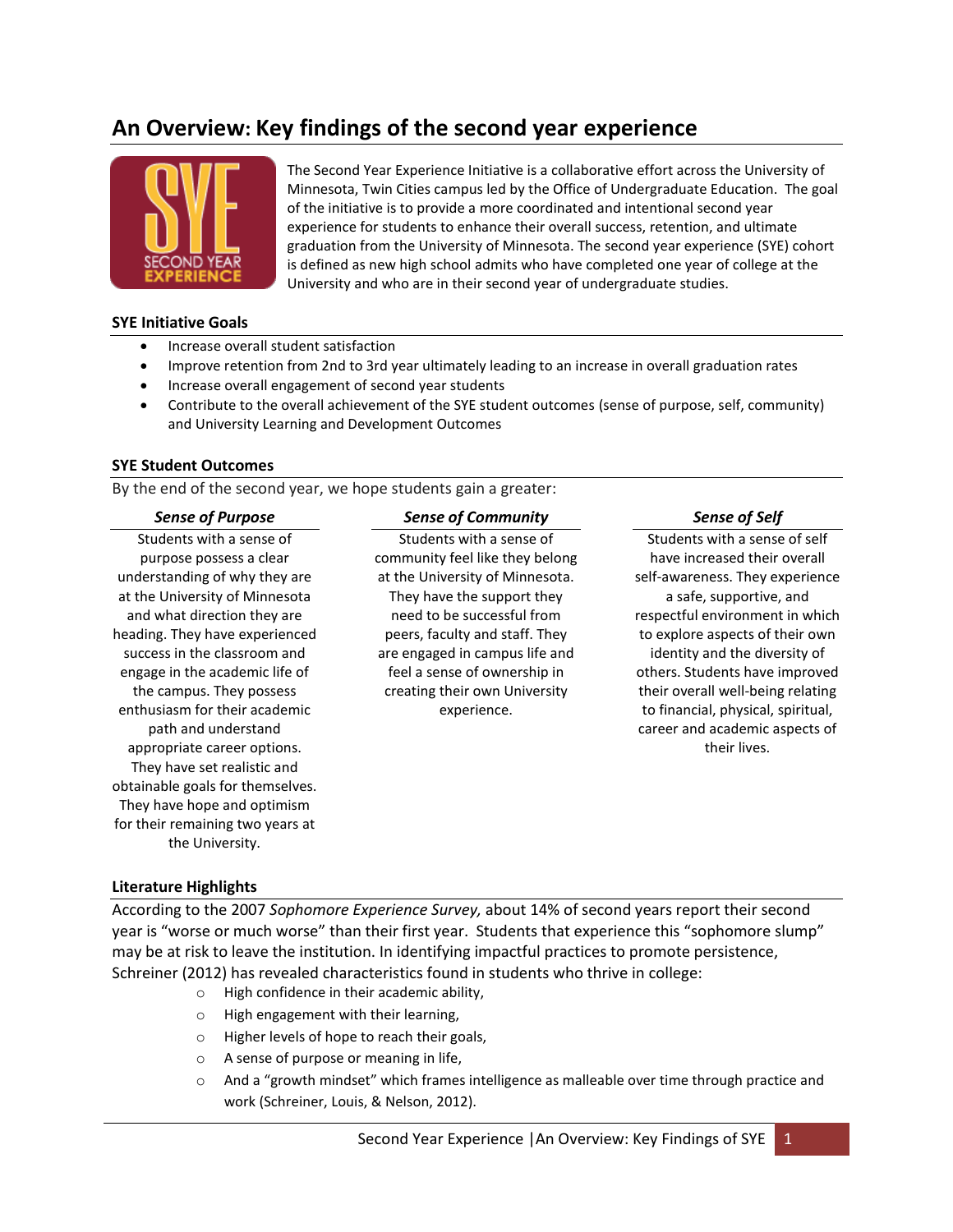# **Academic**

- Many second year students are in between completing liberal education credits and entering the core of major coursework; the progressive pedagogy of first-year seminars may be lacking in the second year, contributing to **academic disengagement**. (Hunter, Tobolowsky, Gardner, & Associates, 2010). Engaging with the learning process is predictive of student success.
- Courses in the second year can be difficult "weed out" courses for major requirements or the tough courses delayed from first year, which can lower motivation and confidence toward coursework (Hunter, et al, 2010). Combined with findings that second years study less than other years, sophomore year is crucial to academic success and persistence (Gardner, 2000).
- Meaningful **student-faculty contact** is a strong indicator of student persistence as well as outcomes related to intent to re-enroll, intent to graduate, efficacy and career/major decisions (Pascarella & Terenzini, 2005). A national survey revealed that a third of sophomores have never talked to a faculty member out of class (2007). This is consistent with feedback from the UMN SERU data.
- By the end of the second year, the biggest gaps between students who leave and stay for their third year are in areas of:
	- o Progress toward degree,
	- o Academic performance (GPA), and
	- o Curricular engagement (Hunter et al, 2010).

# **Career & Major**

- Students learn that answers are less "black and white" and more gray, which can be confusing as they make decisions about their majors and careers (Pattengale, 2000).
- **Satisfaction** with the second year experience is a major predictor of re-enrollment for their third year (Pattengale, 2000; Pascarella & Terenzini, 2005).
- Second year students are usually in the stages of *focused exploration*, reflecting on their experiences and seeking possibilities, or *tentative choice*, where they make initial decisions about potential careers and jobs (Schaller, 2005).
- Second years are less likely to engage in the classroom and less likely to discuss their major with their peers until they have selected one (Pattengale, 2000). Students may also discover they are not eligible for their first-choice major (Richmond 1987).
- Academic advising is one of the most crucial factors for sophomore retention (Nealy, 2005). At this time, students are more likely to be dissatisfied with: getting incorrect information, difficulty making advising appointments, and confusion over prerequisites and major requirements. Students also note this in the UMN SERU comments.
	- o This time period is most important for exploring student values, life goals, reasons for being in college, and how to connect those ideas to an ideal "future self" to create actionable plans and meaningful goals.
	- $\circ$  Important time to teach second years skills on how to navigate the complex university system (Nealy, 2005).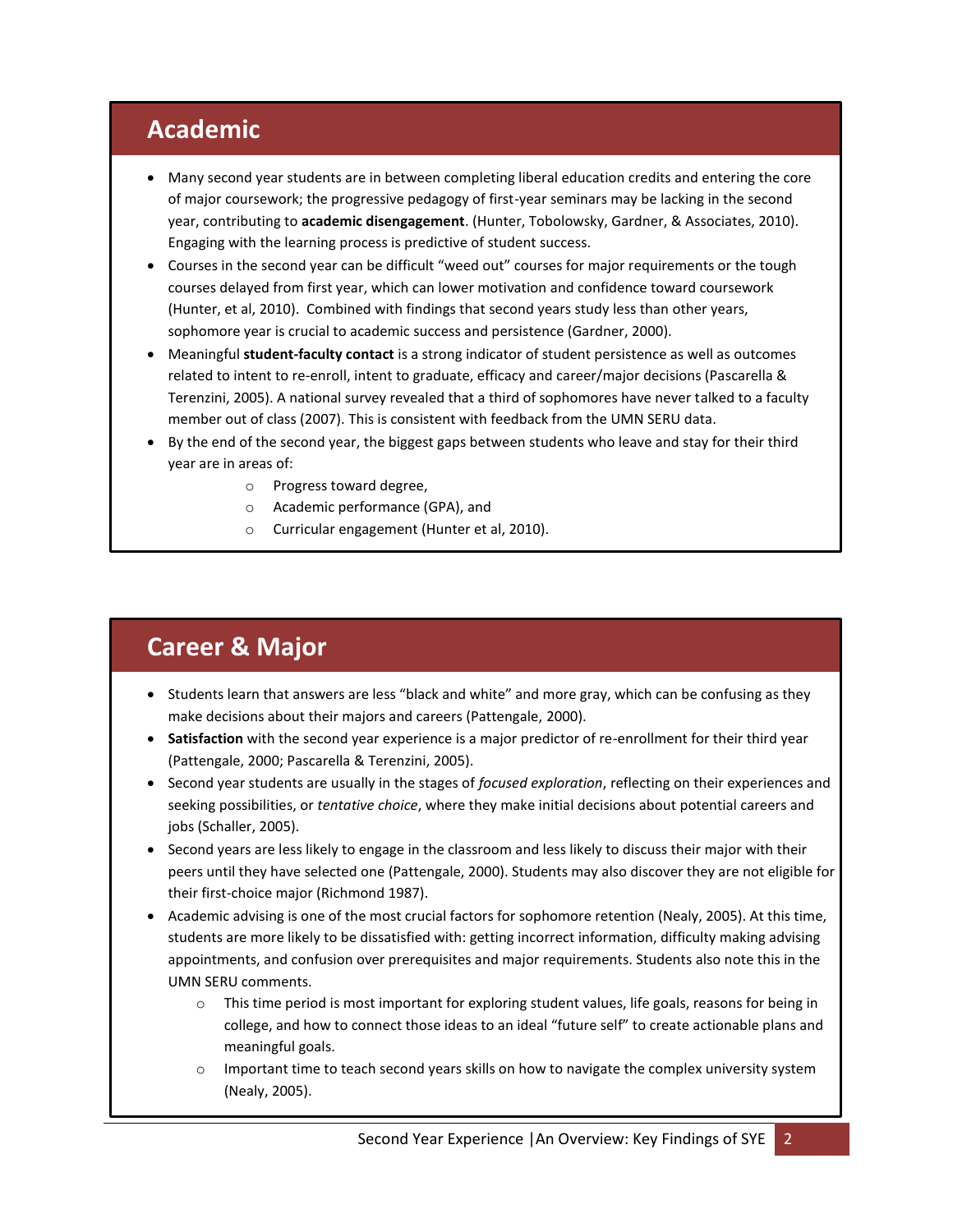## **Engagement**

- Second year students feel less excited about the college experience after first-year, and are more likely to be disappointed by university services and experiences (Cuseo, 2005).
- After first-year, where programs tend to provide a lot of support, second-years feel abandoned by the institution and have a lower sense of guidance (Hunter et al, 2010).
- As students return to college their second year, they are more selective about how they will get involved. **Student groups** become more aligned with personal interests as opposed to a place to make new friends (Hunter et al, 2010).
- **Students who were able to connect their strengths** to academic success were also more likely to connect meaningfully with faculty during office hours, see advisors more, take on leadership roles, engage in class (Nealy, 2005).
- Some key factors for success in the second year also include:
	- $\circ$  Living on-campus and staying connected to campus community and opportunities,
	- o Being engaged in co-curricular activities,
	- o Working part-time on campus,
	- o Involvement in undergraduate research,
	- o And utilizing career counseling and advising services (Pascarella & Terenzini, 2005; Hunter et al, 2010).
	- $\circ$  These endeavors help students explore their needs related to self, interpersonal, and academic development as they move through stages of development (Jones & Franco, 2010)

# **Finances & Daily Life**

- Financial aid is a strong predictor of student persistence and success (Kennedy & Upcraft, 2010). At the U of M, many second years move off-campus their second year and experience many financial realities regarding loans, loss of first-year scholarships, and living costs that can create financial pressure regarding re-enrollment and completion in 4 years. This pressure is also congruent with data from the UMN SERU.
- Students may be living on their own for the first time off-campus and struggling to become selfsufficient and autonomous as well as interdependent with a support network (Chickering & Reisser, 1993).
- Students must continue to practice self-care in concert with balancing their work, including physical and mental health.
	- o Important time to teach second years skills on how to navigate the complex university system (Nealy, 2005).